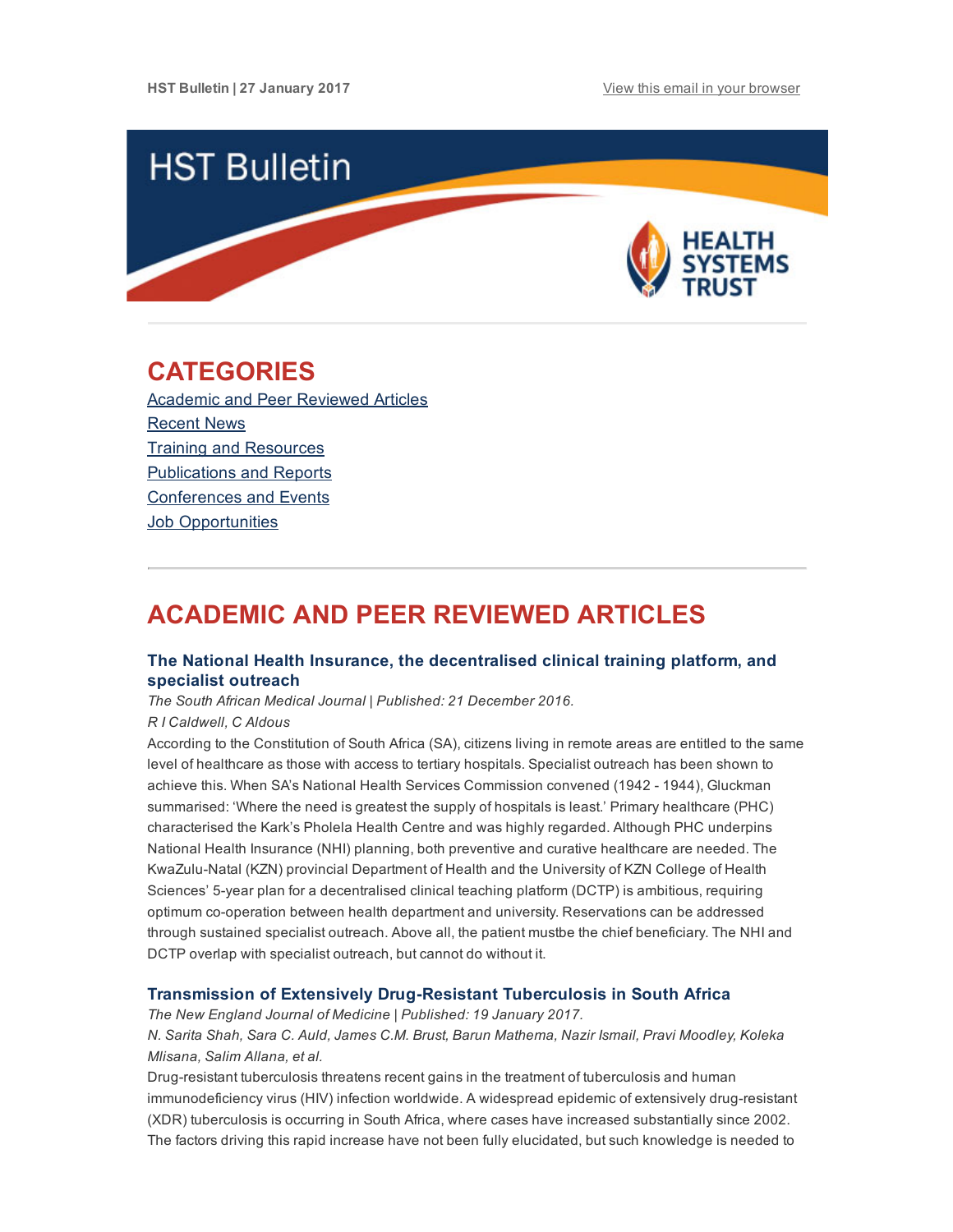## [Immunisation](http://www.samj.org.za/index.php/samj/article/view/11760/7908) coverage in the rural Eastern Cape – are we getting the basics of primary care right? Results from a longitudinal prospective cohort study

The South African Medical Journal | Published: 21 December 2016.

K le Roux, O Akin-Olugbade, L S Katzen, C Laurenzi, N Mercer, M Tomlinson, M J Rotheram-Borus Immunisations are one of the most costeffective public health interventions available and South Africa (SA) has implemented a comprehensive immunisation schedule. However, there is disagreement about the level of immunisation coverage in the country and few studies document the immunisation coverage in rural areas. [This study] examines the successful and timely delivery of immunisations to children during the first 2 years of life in a deeply rural part of the Eastern Cape Province of SA.

## Can trained lay providers perform HIV testing [services?](https://bmcresnotes.biomedcentral.com/articles/10.1186/s13104-016-2339-1) A review of national HIV testing policies

#### BioMed Central | Published: 4 January 2017.

David E. Flynn, Cheryl Johnson, Anita Sands, Vincent Wong, Carmen Figueroa and Rachel Baggaley Only an estimated 54% of people living with HIV are aware of their status. Despite progress scaling up HIV testing services (HTS), a testing gap remains. Delivery of HTS by lay providers may help close this testing gap, while also increasing uptake and acceptability of HIV testing among key populations and other priority groups.

#### [Adapting](http://www.thelancet.com/journals/langlo/article/PIIS2214-109X(17)30002-5/fulltext) global health aid in the face of climate change

#### The Lancet | Published: February 2017.

Vin Gupta, Alexandre Mason-Sharma, Stephanie N Caty, Vanessa Kerry

WHO estimates an additional 250 000 mortalities between 2030 and 2050 will be attributable to climateassociated increases in malnutrition, malaria, diarrhoea, respiratory disease, water inaccessibility, and heat stress. Spillover effects on state and regional security are inevitable. The World Economic Forum has identified climate change as the single greatest threat to global stability because of its considerable consequences on the health and stability of developing nations.

## Tackling the climate targets set by the Paris Agreement (COP 21): Green leadership empowers public hospitals to overcome obstacles and challenges in a resource-constrained environment

The South African Medical Journal | Published: 21 December 2016. E Weimann, B Patel

The healthcare sector itself contributes to climate change, the creation of hazardous waste, use of toxic metals such as mercury, and water and air pollution. To mitigate the effect of healthcare provision on the deteriorating environment and avoid creating further challenges for already burdened health systems, Global Green Hospitals was formed as a global network. Groote Schuur Hospital (GSH), as the leading academic hospital in Africa, joined the network in 2014. Since then, several projects have been initiated to reduce the amount of general waste, energy consumption and food waste, and create an environmentally friendlier and more sustainable hospital in a resource-constrained public healthcare setting.

## Barriers to care and 1-year mortality among newly-diagnosed HIV-infected people in Durban, South Africa.

#### JAIDS | Published: January 2017.

Ingrid V Bassett, Sharon M Coleman, Janet Giddy, Laura M Bogart, Christine E Chaisson, Douglas Ross, Moses J.E. Flash, Tessa Govender, et al.

Prompt entry into HIV care is often hindered by personal and structural barriers. Our objective was to evaluate the impact of self-perceived barriers to healthcare on 1-year mortality among newly diagnosed HIV-infected individuals in Durban, South Africa.

Outcomes of HIV-positive Patients Lost to Follow-up in African Treatment Programs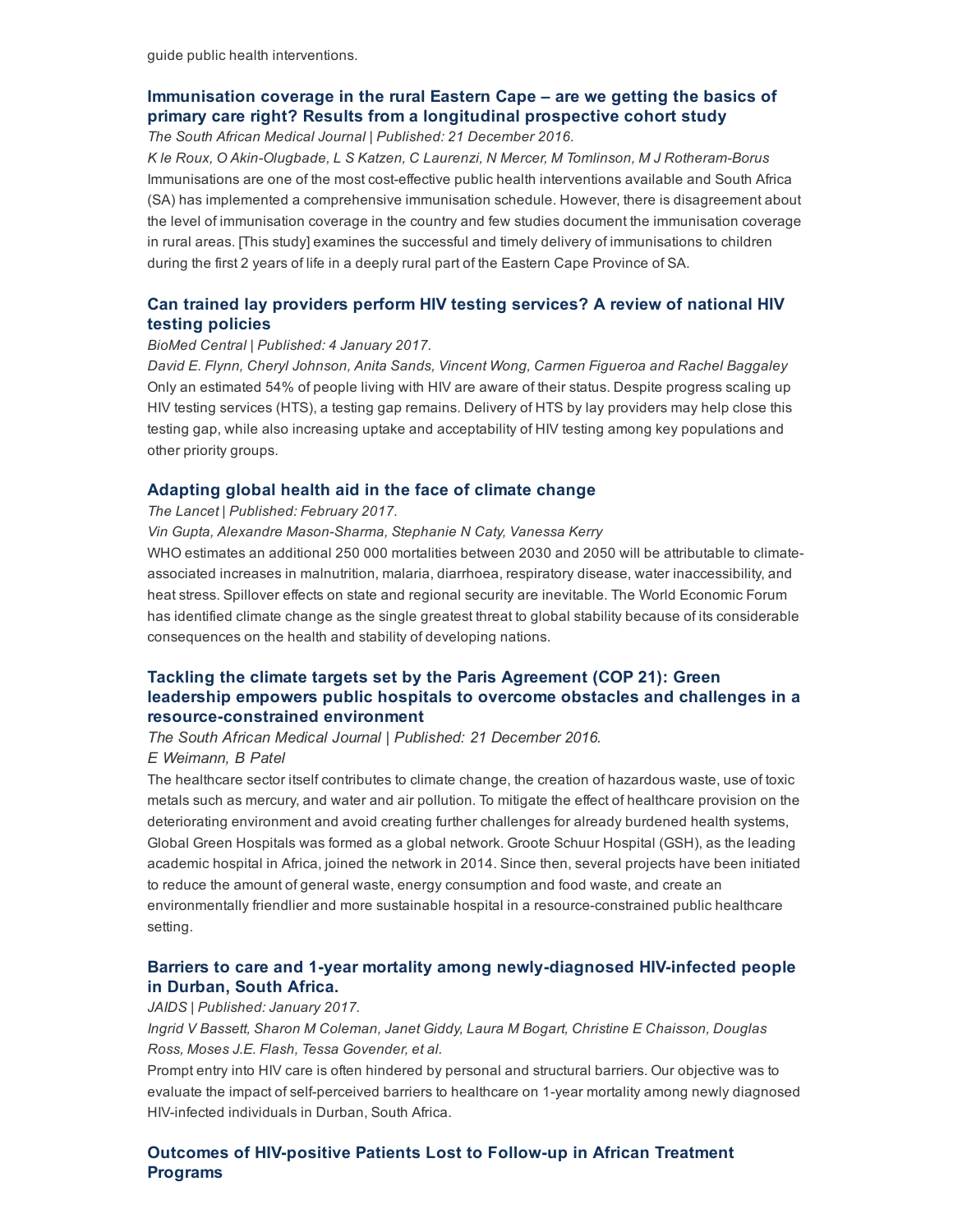## Tropical Medicine & International Health | Published: 19 January 2017. Kathrin Zürcher, Anne Mooser, Nanina Anderegg, Olga Tymejczyk, Margaret J. Couvillon, Denis Nash, Matthias Egger, The IeDEA and MESH consortia

The retention of patients on antiretroviral therapy (ART) is key to achieving global targets in response to the HIV epidemic. Loss to follow-up (LTFU) can be substantial, with unknown outcomes for patients lost to ART programs. We examined changes in outcomes of patients LTFU over calendar time, assessed associations with other studies and program characteristics, and investigated the relative success of different tracing methods.

## Sexual and reproductive health services utilization by female sex workers is context-specific: results from a cross-sectional survey in India, Kenya, Mozambique and South Africa.

BioMed Central | Published: 19 January 2017.

Yves Lafort, Ross Greener, Anuradha Roy, Letitia Greener, Wilkister Ombidi, Faustino Lessitala, Jolene Skordis-Worrall et al.

Female sex workers (FSWs) are extremely vulnerable to adverse sexual and reproductive health (SRH) outcomes. To mitigate these risks, they require access to services covering not only HIV prevention but also contraception, cervical cancer screening and sexual violence. To develop context-specific intervention packages to improve uptake, we identified gaps in service utilization in four different cities.

### South Africa's salt [reduction](http://www.samj.org.za/index.php/samj/article/view/11773/7921) strategy: Are we on track, and what lies ahead?

The South African Medical Journal | Published: 21 December 2016.

J Webster, C Crickmore, K Charlton, K Steyn, E Wentzel-Viljoen, P Naidoo

On 2 September 2016, 25 local and international participants from various sectors met in Cape Town to take stock of South Africa (SA)'s progress in salt reduction and develop a roadmap for action. SA is centre stage on salt reduction globally, being the first country to mandate salt reduction across a wide range of processed foods. Excessive salt intake contributed by processed foods and discretionary sources motivated SA to implement a public awareness campaign in parallel with legislation to reduce salt intake to the World Health Organization target of 5 g per day. Five priority areas were identified for continued action on salt reduction, including obtaining research funds for continued monitoring and compliance of salt reduction targets.

[\(Return](#page-0-1) to Top)

## <span id="page-2-0"></span>RECENT NEWS

## Emerging Health [Practitioner](http://www.hst.org.za/news/south-african-health-review-s-emerging-public-health-practitioner-award-ephpa-2017) Award 2017

Health Systems Trust | 10 January 2017.

The South African Health Review's Emerging Public Health Practitioner Award (EPHPA) is open to young public health practitioners or student researchers in the fields health sciences, medicine or public health who are currently studying for their Masters or Honours degree, or are in the final year of their Bachelor's degree. Individuals seeking to publish a paper dealing with public health policy development or implementation in a respected and widely read South African peerreviewed journal are encouraged to apply.

## DIY test for HIV comes to a [pharmacy](https://www.health-e.org.za/2017/01/16/beating-stigma-diy-test-hiv-comes-pharmacy-near/) near you

Health-E News | 16 January 2017.

It's as simple and easy as a home pregnancy test, and should be treated similarly, argues Health-e News writer Amy Green who went through the process of self-testing for HIV.

## Is it [dangerous](http://bhekisisa.org/multimedia/2017-01-21-is-it-safe-to-test-yourself-for-hiv) to test yourself for HIV?

Bhekisisa | 21 January 2017. Two years of HIV self-testing in Malawi have shown no cases of suicide, intimate partner violence or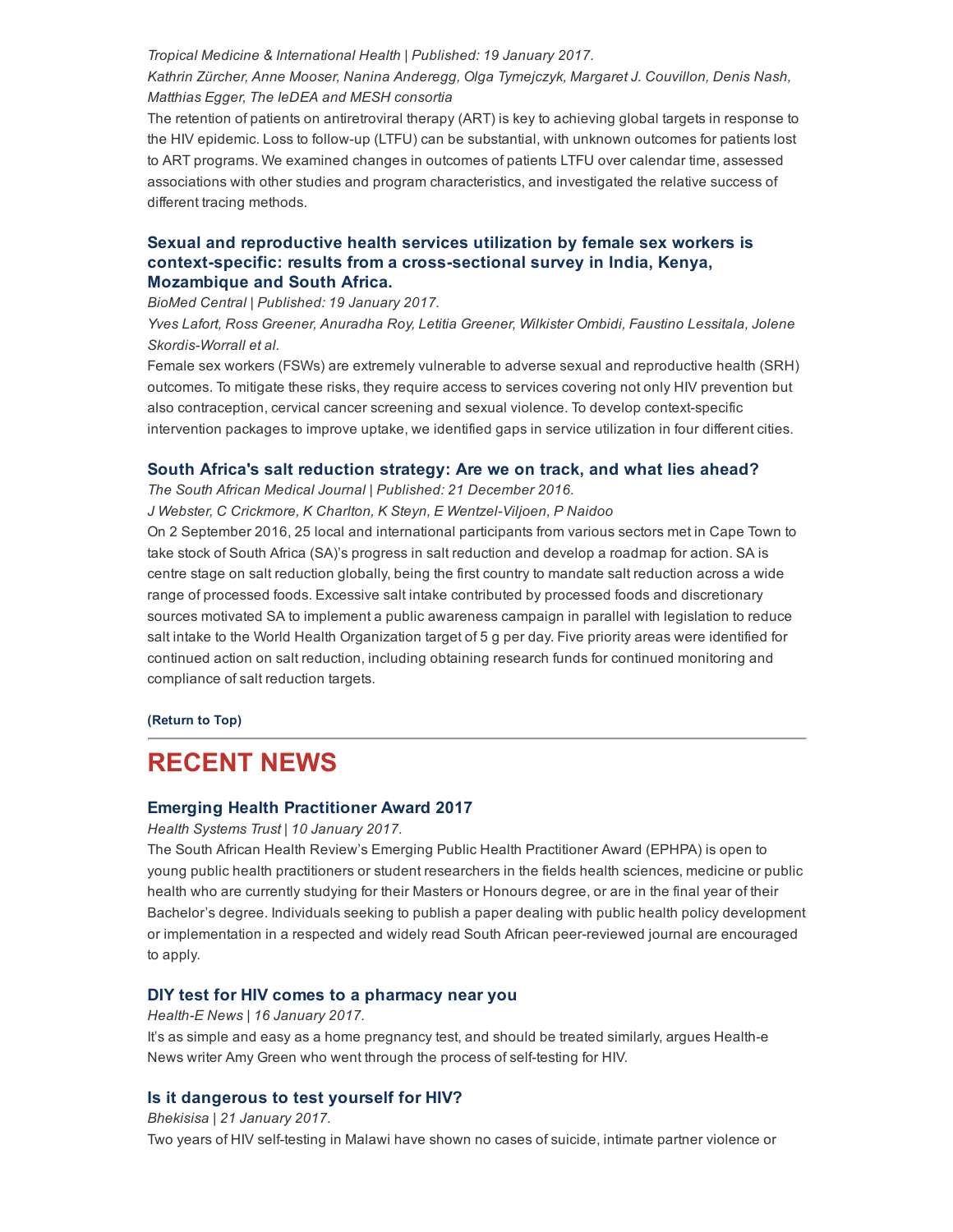self-harm.

## How social factors drive up suicide rates among [pregnant](https://theconversation.com/how-social-factors-drive-up-suicide-rates-among-pregnant-women-71286) women

The Conversation | 20 January 2017.

Pregnant women in South Africa who live in poor communities are more likely to consider or attempt suicide than the general population. That's a key finding from a recent study we undertook at Hanover Park.

### [Miscarriage](http://www.medicalbrief.co.za/archives/miscarriage-stillbirth-risk-increases-smokers-hiv/) and stillbirth risk increases in smokers with HIV

Medical Brief | 18 January 2017.

Smoking 'dramatically' increases the risk of pregnancy loss in HIV-positive women, US investigators report.

### As if HIV treatment never [happened](http://bhekisisa.org/article/2017-01-20-00-west-and-central-africa-as-if-hiv-treatment-never-happened-and-time-stood-still) and time stood still

Bhekisisa | 18 January 2017. In SA, HIV infection is no longer a death sentence but in countries like the Democratic Republic Congo, it's as if treatment never happened.

## [ADVANCE](http://www.hst.org.za/news/advance-hiv-study-set-save-sa-billions) HIV study set to save SA billions

Health-E News | 17 January. A new HIV drug combination could save SA billions of rands – plus it would be easier and safer for patients to take.

## The Medicines Patent Pool Announces First License for [Tuberculosis](http://www.medicinespatentpool.org/the-medicines-patent-pool-announces-first-licence-for-tuberculosis-treatment/) Treatment

Medicines Patent Pool | 25 January 2017. In an effort to improve the international response to combatting multidrug-resistant TB, MPP and Johns Hopkins University sign licensing agreement for investigational treatment sutezolid.

## Vaccines for three deadly viruses fast-tracked

BBC | 18 January 2017. Scientists have named three relatively little-known diseases they think could cause the next global health emergency.

## Bird flu [outbreak](https://theconversation.com/bird-flu-outbreak-in-uganda-some-key-facts-about-the-virus-71492) in Uganda: some key facts about the virus

The Conversation | 22 January 2017.

An outbreak of bird flu has been reported in Uganda, where hundreds of wild birds were found dead on the shores of Lake Victoria. Ugandan authorities have not confirmed which strain of the avian flu caused the birds' death. But the country along with neighbouring Kenya has put their countries on high health alert. The Conversation Africa's health and medicine editor Candice Bailey asked Dr Sibongile Walaza to explain the deadly virus.

[\(Return](#page-0-1) to Top)

# <span id="page-3-0"></span>TRAINING AND RESOURCES

## Training of Trainers: Peer Education Program for Inmates and Staff to Reduce [Tuberculosis](https://aidsfree.usaid.gov/sites/default/files/2016.12.30_tz_tot-report_final_tagged.pdf) and HIV Risk in Tanzania Prisons

US Aid | Published: 30 December 2016.

In 2014, USAID/Tanzania awarded the Tanzania Strengthening Police and Prison Comprehensive HIV Services (SPPCHS) project as an initiative under the AIDSFree project. The SPPCHS project worked with the Ministry of Home Affairs to design a peer education program for prisons to provide knowledge, skills, and tools to prevent and respond to tuberculosis (TB) and HIV in prisons. AIDSFree held two training of trainers (TOT) in Dodoma to train 55 prison officers from 26 prison facilities to train prison staff and inmates on the new peer education program. This report presents the findings from these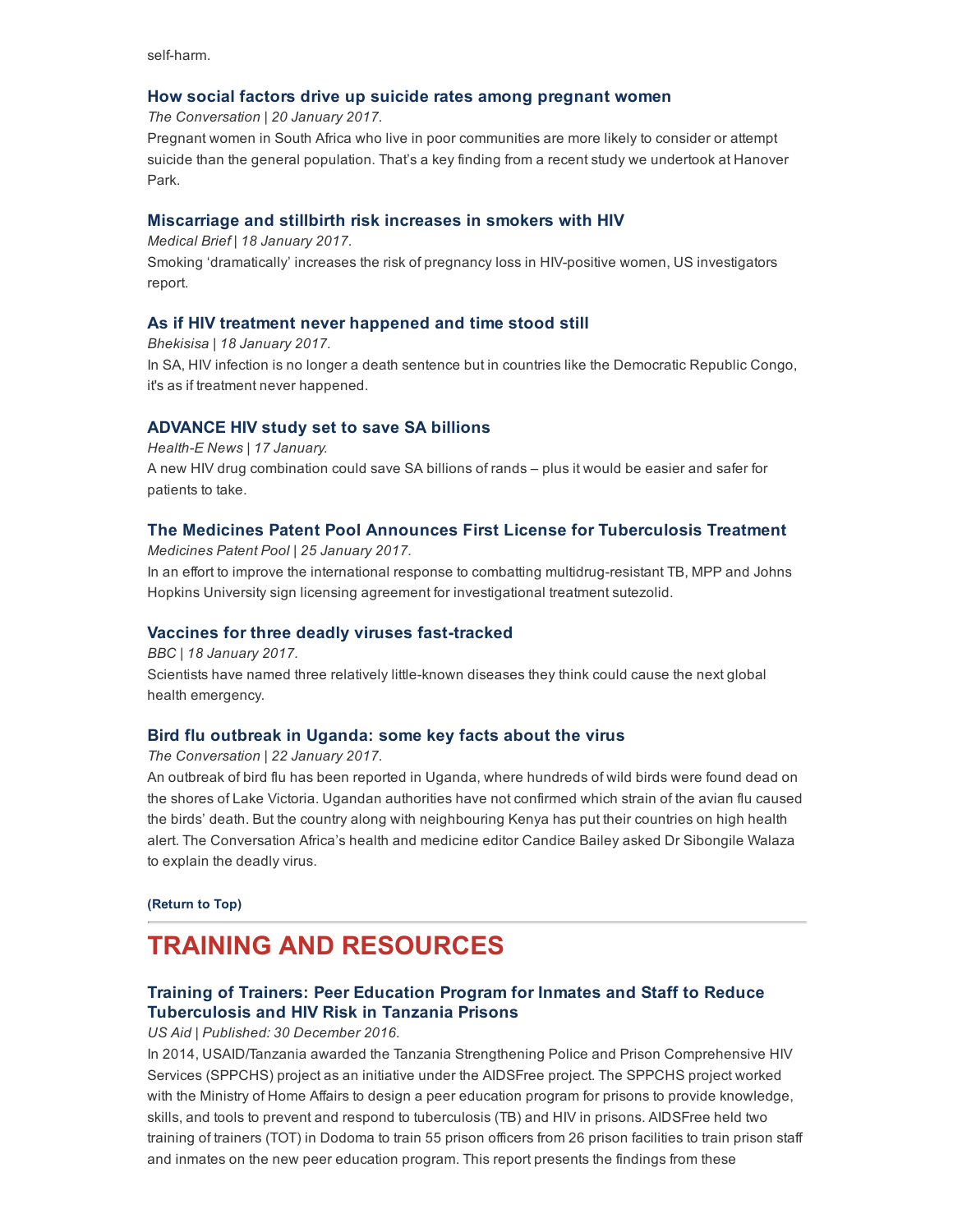evaluations, suggests some recommendations for future TOTs of this kind, and summarizes the sessions delivered.

#### [\(Return](#page-0-1) to Top)

## <span id="page-4-0"></span>PUBLICATIONS AND REPORTS

### [Advancing](http://www.hst.org.za/publications/advancing-right-health-vital-role-law) the right to health: the vital role of law

WHO | Published: 16 January 2017.

This report aims to raise awareness about the role that the reform of public health laws can play in advancing the right to health and in creating the conditions for people to live healthy lives. By encouraging a better understanding of how public health law can be used to improve the health of the population, the report aims to encourage and assist governments to reform their public health laws in order to advance the right to health.

#### For Every Child, End AIDS: Seventh [Stocktaking](http://www.hst.org.za/publications/every-child-end-aids-seventh-stocktaking-report-2016) Report, 2016

#### UNICEF | Published: December 2016.

Despite remarkable achievements in the prevention and treatment of HIV, this report finds that progress has been uneven globally. In 2015, more than half of the world's new infections (1.1 million out of 2.1 million) were among women, children and adolescents, and nearly 2 million adolescents aged 10–19 were living with HIV. In sub-Saharan Africa, the region most impacted by HIV, three in four new infections in 15–19-year-olds were among girls. The report proposes strategies for preventing HIV among women, children and adolescents who have been left behind, and treating those who are living with HIV.

#### [Harnessing](https://data.unicef.org/resources/harnessing-the-power-of-data-for-girls/) the Power of Data for Girls: Taking stock and looking ahead to 2030

#### UNICEF | Published: 7 October 2016.

This brochure includes the first global estimates on the time girls spend doing household chores such as cooking, cleaning, caring for family members and collecting water and firewood. The data show that the disproportionate burden of domestic work begins early, with girls between 5 and 9 years old spending 30 per cent more time, or 40 million more hours a day, on household chores than boys their age. The disparities grow as girls get older, with 10 to 14 year olds spending 50 per cent more time, or 120 million more hours each day.

#### [\(Return](#page-0-1) to Top)

## <span id="page-4-1"></span>CONFERENCES AND EVENTS

#### Conference on Retroviruses and [Opportunistic](http://www.croiconference.org/) Infections (CROI 2017)

13 16 February 2017 Washington State Convention Centre, Seattle, Washington, USA

#### 6th Annual Hospital Build and Healthcare Africa [Conference](http://www.terrapinn.com/conference/world-vaccine-congress-washington/index.stm?_ga=1.51558057.187358455.1482329060)

15 16 February 2017 Indaba Hotel, Fourways, Johannesburg, South Africa

#### 31st International [Papillomavirus](http://hpv2017.org/) Conference (HPV 2017)

28 - 4 March 2017 Cape Town International Convention Centre (CTICC), Cape Town, South Africa

#### 47th National Congress of the [Ophthalmological](http://www.ossa2017.co.za/Documents/ExhibitorsManual.pdf) Society of South Africa (OSSA 2017)

16 19 March 2017 Boardwalk Hotel, Port Elizabeth, South Africa

[\(Return](#page-0-1) to Top)